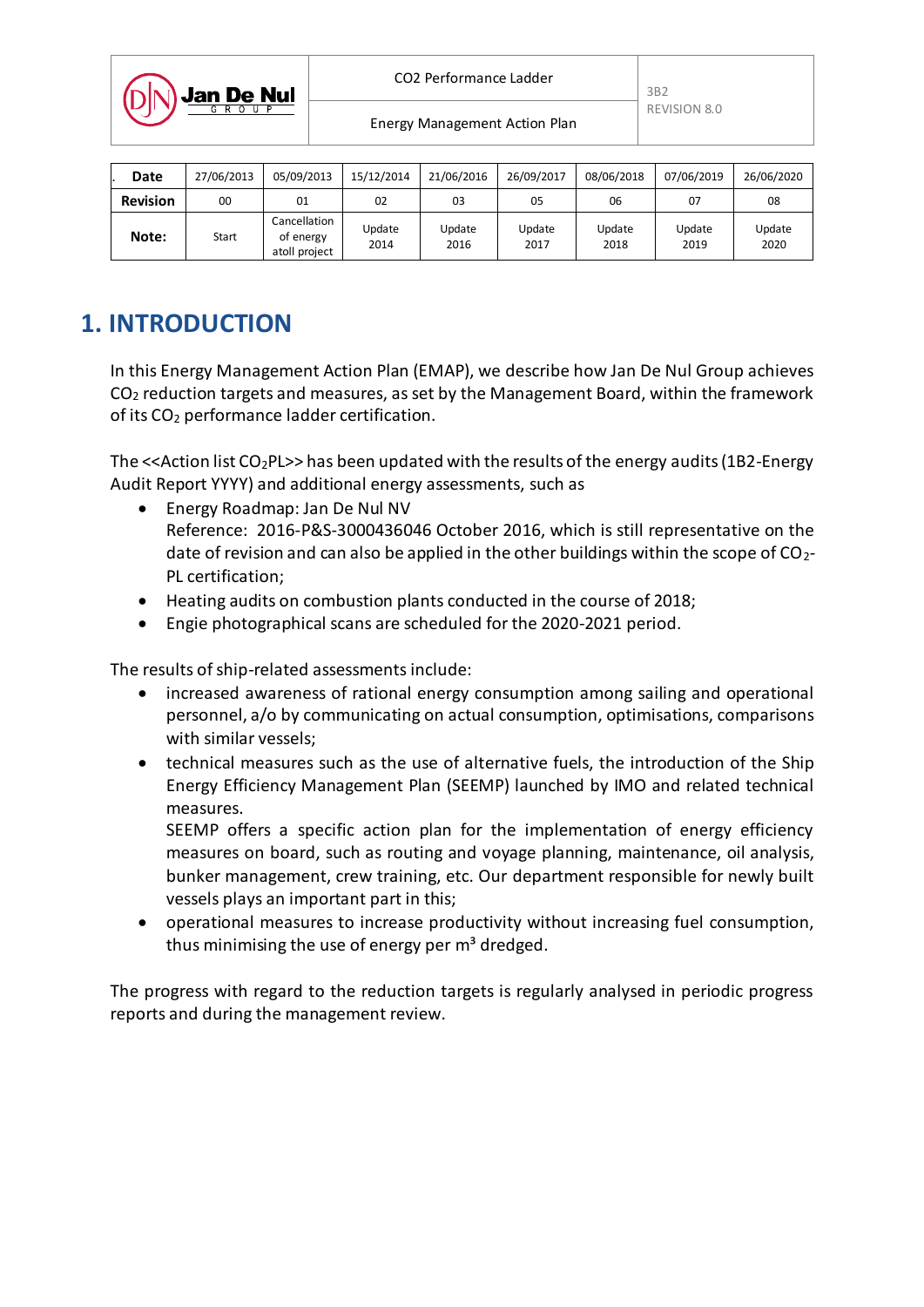Energy Management Action Plan

For this EMAP, the following ISO50001 elements have served as a basis:

| <b>ISO 50001</b>                | $CO2$ ladder    | Deming       | Jan De Nul                                                                                                                                            |
|---------------------------------|-----------------|--------------|-------------------------------------------------------------------------------------------------------------------------------------------------------|
| §6.3 Energy assessment          | 2A <sub>3</sub> | PLAN         | Energy flows and $CO2$ emissions can be found in the Carbon Footprint, GHG                                                                            |
|                                 |                 |              | and progress reports                                                                                                                                  |
|                                 |                 |              |                                                                                                                                                       |
|                                 |                 |              | New savings opportunities are discussed within the scope of energy audits<br>and (external) energy assessment studies and laid down in the Management |
|                                 |                 |              | Review and the Energy Action Plan (EMAP)                                                                                                              |
| <b>66.2</b><br>Energy targets,  | B/2C2           | PLAN/DO      | JDN Policy Statement (--> website)                                                                                                                    |
| assignments and action          |                 |              | JDN Code of Conduct                                                                                                                                   |
| plans                           |                 |              | <b>Energy Management Action Plan</b>                                                                                                                  |
|                                 |                 |              | List of measures on SKAO website                                                                                                                      |
|                                 |                 |              |                                                                                                                                                       |
| §6.3<br>Monitoring,             | 3C1, 4B2, (5B2, | <b>CHECK</b> | Half-yearly updating of Carbon Footprint, GHG and progress reports.                                                                                   |
| measurements<br>and<br>analysis | 5C3)            |              | Conducting internal and external (energy) audit, self-assessment,<br>deliberation within steering group, management review.                           |
|                                 |                 |              |                                                                                                                                                       |
|                                 |                 |              | The steering cycle that Jan De Nul NV has set up for its $CO2$ policy includes the                                                                    |
|                                 |                 |              | periodic measurement of $CO2$ emissions and the periodic analysis of and                                                                              |
|                                 |                 |              | reporting on our progress in terms of targets and measures. For more                                                                                  |
|                                 |                 |              | information, we refer to the Quality Management Plan and the Periodic                                                                                 |
|                                 |                 |              | Reports.                                                                                                                                              |
| ş<br>6.3<br>Deviations,         | Continuous      | <b>ACT</b>   | If deviations are found during the steering cycle, or if correction is required                                                                       |
| corrective<br>and               | improvement     |              | for any other reason, the $CO2PL$ manager will coordinate adjustments in                                                                              |
| preventative measures           |                 |              | accordance with the steering cycle and activity description included in the                                                                           |
|                                 |                 |              | <b>Quality Management Plan</b>                                                                                                                        |

## **2. REDUCTION TARGETS**

#### **2.1 TARGETS AND MEASURES**

Within the boundary of the  $CO<sub>2</sub>$  performance ladder certificate, Jan De Nul Group sets a number of targets in its annual management review based on feasible reductions identified in internal and external energy audits (including Energy Audit, heating audits, audit by energy suppliers) and also initiates the necessary actions in view of their realisation.

The targets are set annually during the management review (check 2B4-Management Review) and are described in the document <<4B1-Targets>>, which is published on the website and also establishes specific measures. If necessary, details of the measures are listed in the document << Action list CO<sub>2</sub>PL>>.

The progress of the actions is monitored in the relevant work and steering groups.

For projects with an award advantage, separate targets and actions may be formulated within the project. These are documented at project level and bundled in the project file.

#### **2.2 MONITORING AND MEASUREMENTS**

In <<4A2-KMP Chain analysis and inventory>> and <<3A1-GHG Report YYYY>, it is stated that  $CO<sub>2</sub>$  emissions are measured periodically. The progress in terms of targets and measures is analysed and reported on in periodic reports <3B1-Progress report YYYY>>.